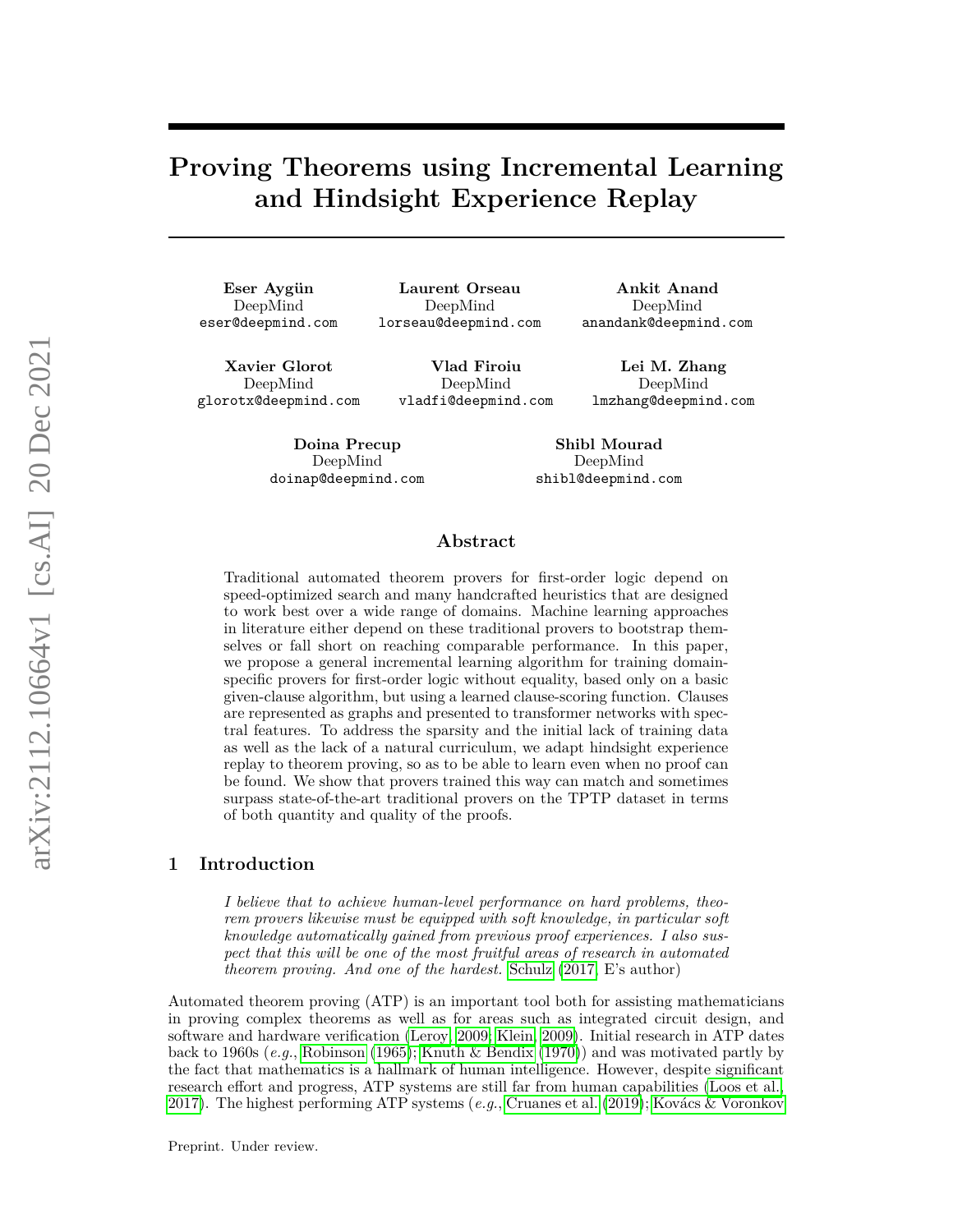[\(2013\)](#page-12-6)) are decades old and have grown to use an increasing number of manually designed heuristics, mixed with some machine learning, to obtain a large number of search strategies that are tried sequentially or in parallel. Recent advances [\(Loos et al., 2017;](#page-12-5) Chvalovsky [et al., 2019\)](#page-11-1) build on top of these provers and used modern machine learning techniques to augment, select or prioritize their heuristics, with some success. However, these machinelearning based provers usually require initial training data in the form of proofs, or positive and negative examples (provided by the high-performing existing provers) from which to bootstrap. Recent works do not build on top of other provers, but still require existing proof examples (*e.g.*, [Goertzel](#page-11-2) [\(2020\)](#page-11-2); [Polu & Sutskever](#page-12-7) [\(2020\)](#page-12-7)).

Our perspective is that the reliance of current machine learning techniques on high-end provers limits their potential to consistently surpass human capabilities in this domain. Therefore, in this paper we start with only a basic theorem proving algorithm, and develop machine learning methodology for bootstrapping automatically from this prover. In particular, given a set of conjectures without proofs, our system trains itself, based on its own attempts and (dis)proves an increasing number of conjectures, an approach which can be viewed as a form of incremental learning. A particularly interesting recent advance is rlCop [\(Kaliszyk et al., 2018;](#page-11-3) [Zombori et al., 2020\)](#page-12-8), which is based on the minimalistic leanCop theorem prover [\(Otten & Bibel, 2003\)](#page-12-9), and is similar in spirit to our approach. It manages to surpass leanCop's performance—but falls short of better competitors such as E, likely because it is based on a 'tableau' proving style rather than a saturation-based one. This motivated [Crouse et al.](#page-11-4) [\(2021\)](#page-11-4) to build on top of a saturation-based theorem prover and indeed see some improvement, while still not quite getting close to E.

However, all previous approaches using incremental learning have a blind spot, because they learn exclusively from the proofs of successful attempts: If the given set of conjectures have large gaps in their difficulties, the system may get stuck at a suboptimal level due to the lack of new training data. This could in principle even happen at the very start, if all theorems are too hard to bootstrap from. To tackle this issue, Aygün et al. [\(2020\)](#page-11-5) propose to create synthetic theorem generators based on the axioms of the actual conjectures, so as to provide a large initial training set with diverse difficulty. Unfortunately, synthetic theorems can be very different from the target conjectures, making transfer difficult.

In this paper, we adapt instead hindsight experience replay (HER) [\(Andrychowicz et al.,](#page-11-6) [2017\)](#page-11-6) to ATP: clauses reached in proof attempts are turned into goals in hindsight. This generates a large amount of "auxiliary" theorems with proofs for the learner, even when no theorem from the original set can be proven.

We compare our approach on a subset of TPTP [\(Sutcliffe, 2017\)](#page-12-10) with the state-of-the-art E prover [\(Schulz, 2002;](#page-12-11) [Cruanes et al., 2019\)](#page-11-0), which performs very well on this dataset. Our learning prover eventually reaches equal or better performance on 16 domains out of 20. In addition, it finds shorter proofs than E in approximately 98% of the cases. We perform an ablation experiment to highlight specifically the role of hindsight experience replay. In the next sections, we explain our incremental learning methodology with hindsight experience replay, followed by a description of the network architecture and experimental results.

# **2 Methodology**

For the reader unfamiliar with first-order logic, we give a succinct primer in Appendix [A.](#page-12-12) From an abstract viewpoint, in our setting the main object under consideration is the *clause*, and two operations, *factoring* and *resolution*. These operations produce more clauses from one or two parent clauses. Starting from a set of axiom clauses and negated conjecture clauses (which we will call *input clauses*), the two operations can be composed sequentially to try to reach the *empty clause*, in which case its ancestors form a refutation proof of the input clauses and correspond to a proof of the non-negated conjecture. We call the tree size of a clause the number of symbols (with repetition) appearing in the clause; for example tree\_size( $p(X, a, X, b) \vee q(a)$ ) is 7.

We start by describing the search algorithm, which allows us then to explain how we integrate machine learning and to describe our overall incremental learning system.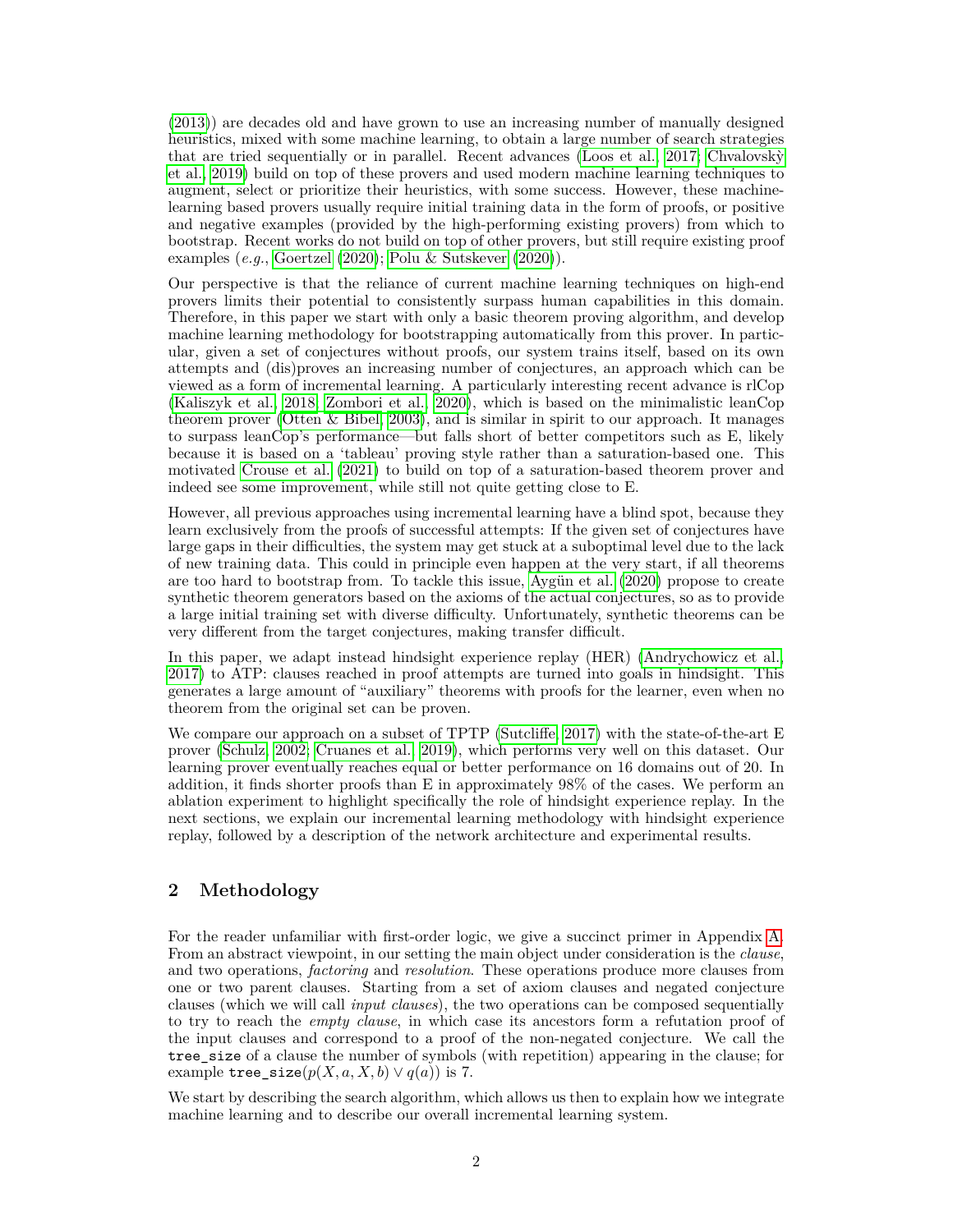#### **2.1 Search algorithm**

To assess the incremental learning capabilities of recent machine learning advances, we have opted for a simple base search algorithm (see also [Kaliszyk et al.](#page-11-3) [\(2018\)](#page-11-3) for example), instead of jump-starting from an existing high-performance theorem prover. Indeed, E is a state-of-art prover that incorporates a fair number of heuristics and optimizations [\(Schulz,](#page-12-11) [2002;](#page-12-11) [Cruanes et al., 2019\)](#page-11-0), such as: axiom selection, simplifying the axioms and input clauses, more than 60 literal selection strategies, unit clause rewriting, multiple fast indexing techniques, clause evaluation heuristics (tree size preference, age preference, preference toward symbols present in the conjecture, watch lists, etc.), strategy selection based on the analysis of the prover on similar problems, multiple strategy scheduling with 450 strategies tuned on TPTP 7.3.0,<sup>[1](#page-2-0)</sup> integration of a PicoSAT solver, etc. Other machine learning provers based on E  $(e,q)$ , Jakubův et al.  $(2020)$ ; [Loos et al.](#page-12-5)  $(2017)$ ) automatically take advantage of at least some of these improvements (but see also [Goertzel](#page-11-2) [\(2020\)](#page-11-2)).

Like E and many other provers, we use a variant of the DISCOUNT loop [\(Denzinger et al.,](#page-11-8) [1997\)](#page-11-8), itself a variant of the given-clause algorithm [\(McCune & Wos, 1997\)](#page-12-13) (See Algorithm [3](#page-14-0) in Appendix [B\)](#page-14-1). The input clauses are initially part of the candidates, while the active\_clauses list starts empty. A candidate clause is selected at each iteration. New factors of the clause, as well as all its resolvents with the active clauses are pushed back into candidates. The given clause is then added to active\_clauses, and we say that it has been *processed*. We also use the standard forward and backward subsumptions, as well as tautology deletion, which allow to remove too-specific clauses that are provably unnecessary for refutation. If candidates becomes empty before the empty clause can be produced, the algorithm returns "saturated", which means that the input clauses are actually countersatisfiable (the original conjecture is dis-proven).

Given-clause-based theorem provers often use several priority queues to sort the set of candidates  $(e.g., \text{ McCune } \& \text{ Wos } (1997); \text{ Schulz } (2002); \text{ Kovács } \& \text{ Voronkov } (2013)).$  $(e.g., \text{ McCune } \& \text{ Wos } (1997); \text{ Schulz } (2002); \text{ Kovács } \& \text{ Voronkov } (2013)).$  $(e.g., \text{ McCune } \& \text{ Wos } (1997); \text{ Schulz } (2002); \text{ Kovács } \& \text{ Voronkov } (2013)).$  $(e.g., \text{ McCune } \& \text{ Wos } (1997); \text{ Schulz } (2002); \text{ Kovács } \& \text{ Voronkov } (2013)).$  $(e.g., \text{ McCune } \& \text{ Wos } (1997); \text{ Schulz } (2002); \text{ Kovács } \& \text{ Voronkov } (2013)).$  $(e.g., \text{ McCune } \& \text{ Wos } (1997); \text{ Schulz } (2002); \text{ Kovács } \& \text{ Voronkov } (2013)).$  $(e.g., \text{ McCune } \& \text{ Wos } (1997); \text{ Schulz } (2002); \text{ Kovács } \& \text{ Voronkov } (2013)).$  $(e.g., \text{ McCune } \& \text{ Wos } (1997); \text{ Schulz } (2002); \text{ Kovács } \& \text{ Voronkov } (2013)).$  $(e.g., \text{ McCune } \& \text{ Wos } (1997); \text{ Schulz } (2002); \text{ Kovács } \& \text{ Voronkov } (2013)).$  We also use three priority queues: the age queue, ordered from the oldest generated clause to the youngest, the weight queue, ordered by increasing tree\_size of the clauses, and the learnedcost queue, which uses a neural network to assign a score to each generated clause. The age queue ensures that every generated clause is processed after a number of steps that is at most a constant factor times its age. The weight queue ensures that small clauses are processed early, as they are "closer" to the empty clause. The learned-cost queue allows us to integrate machine learning into the search algorithm, as detailed below.

#### **2.2 Clause-scoring network and hindsight experience replay**

The clause-scoring network can be trained in many ways so as to find proofs faster. A method utilized by [Loos et al.](#page-12-5)  $(2017)$  and [Jakubuv & Urban](#page-11-9)  $(2019)$  turns the scoring task into a classification task: a network is trained to predict whether the clause to be scored will appear in the proof or not. In other words, the probability predicted by an 'in-proofness' classifier is used as the score. To train, once a proof is found, the clauses that participate in the proof (*i.e.*, the ancestors of the empty clause) are considered to be positive examples, while all other generated clauses are taken as negative examples.<sup>[2](#page-2-1)</sup> Then, given as input one such generated clause  $x$  along with the input clauses  $C_s$ , the network must learn to predict whether *x* is part of the (found) proof.

There are two main drawbacks to this approach. First, if all conjectures are too hard for the initially unoptimized prover, no proof is found and no positive examples are available, making supervised learning impossible. Second, since proofs are often small (often a few dozen steps), only few positive examples are generated. As the number of available conjectures is often small too, there is far too little data to train a modern high-capacity neural network. Moreover, for supervised learning to be successful, the conjectures that can be proven must be sufficiently diverse, so the learner can steadily improve. Unfortunately, there is no

<span id="page-2-1"></span><span id="page-2-0"></span> $1$ See <http://www.tptp.org/CASC/J10/SystemDescriptions.html#E---2.5>.

<sup>&</sup>lt;sup>2</sup>These examples are technically not necessarily negative, as they may be part of another proof. But avoiding these examples during the search still helps the system to attribute more significance to the positive examples.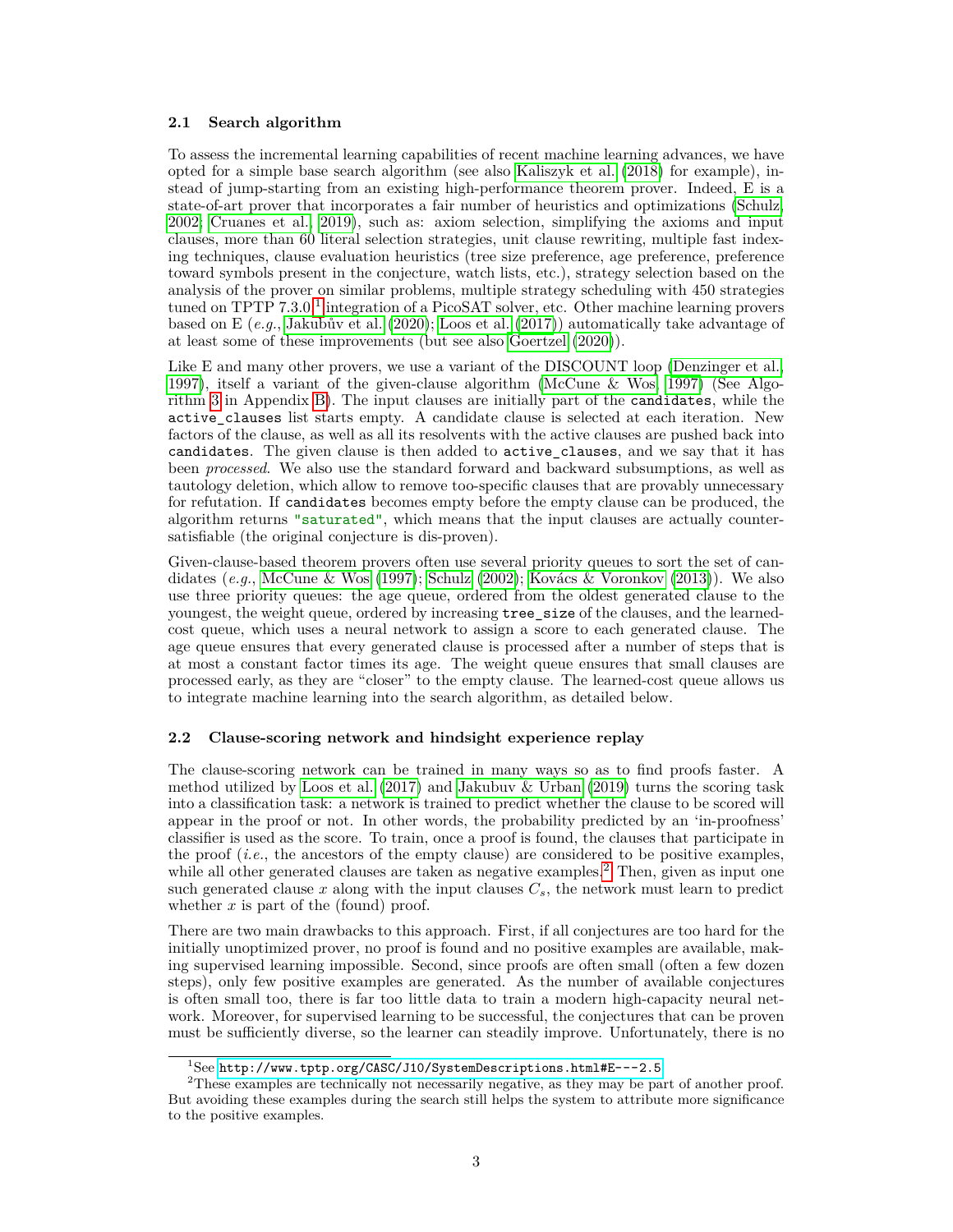guarantee that such a curriculum is available. If the difficulty suddenly jumps, the learner may be unable to improve further. These shortcomings arise because the learner only uses successful proofs, and all the unsuccessful proof attempts are discarded. In particular, the overwhelming majority of the generated clauses become negative examples, and most need to be discarded to maintain a good balance with the positive examples.

To leverage the data generated in unsuccessful proof attempts, we adapt the concept of hindsight experience replay (HER) [\(Andrychowicz et al., 2017\)](#page-11-6) from goal-conditioned reinforcement learning to theorem proving. The core idea of HER is to take any "unsuccessful" trajectory in a goal-based task and convert it into a successful one by treating the final state as if it were the goal state, in hindsight. A deep network is then trained with this trajectory, by contextualizing the policy with this state instead of the original goal. This way, even in the absence of positive feedback, the network is still able to adapt to the *domain*, if not to the goal, thus having a better chance to reach the goal on future tries.

Inspired by HER, we use the clauses generated during *any* proof attempt as additional conjectures, which we call *hindsight goals*, leading to a supply of positive and negative examples. Let *D* be any non-input clause generated during the refutation attempt of  $C_s$ . We call *D* a *hindsight goal*.<sup>[3](#page-3-0)</sup> Then, the set  $C_s \cup \{\neg D\}$  can be refuted. Furthermore, once the prover reaches *D* starting from  $C_s \cup \{\neg D\}$ , only a few more resolution steps are necessary to reach the empty clause; that is, there exists a refutation proof of  $C_s \cup \{\neg D\}$  where *D* is an ancestor of the empty clause. Hence, we can use the ancestors of *D* as positive examples for the negated conjecture and axioms  $C_s \cup \{\neg D\}$ . This generates a very large number of examples, allowing us to effectively train the neural network, even with only a few conjectures at hand.

Since each domain has its own set of axioms, and a separate network is trained per domain, axioms are not provided as input to the scoring network. Although the set of active clauses is an important factor in determining the usefulness of a clause, we ignore it in the network input to keep the network size smaller.

#### **2.3 Incremental learning algorithm**

Typical supervised learning ATP systems require a set of proofs (provided by other provers) to optimize their model  $(e.q., \text{Loos et al. } (2017); \text{ Jakubův et al. } (2020); \text{Avgün et al. } (2020)).$  $(e.q., \text{Loos et al. } (2017); \text{ Jakubův et al. } (2020); \text{Avgün et al. } (2020)).$  $(e.q., \text{Loos et al. } (2017); \text{ Jakubův et al. } (2020); \text{Avgün et al. } (2020)).$  $(e.q., \text{Loos et al. } (2017); \text{ Jakubův et al. } (2020); \text{Avgün et al. } (2020)).$  $(e.q., \text{Loos et al. } (2017); \text{ Jakubův et al. } (2020); \text{Avgün et al. } (2020)).$ Success is assessed by cross-validation. In contrast, we formulate ATP as an incremental learning problem—see in particular [Orseau & Lelis](#page-12-14) [\(2021\)](#page-12-14); [Jabbari Arfaee et al.](#page-11-10) [\(2011\)](#page-11-10). Given a pool of unproven conjectures, the objective is to prove as many as possible, even using multiple attempts, and ideally as quickly as possible. Hence, the learning system must bootstrap directly from initially-unproven conjectures, without any initial supervised training data. Success is assessed by the number of proven conjectures, and the time spent solving them. Hence, we do not need to split the set of conjectures into train/test/validate sets because, if the system overfits to the proofs of a subset of conjectures, it will not be able to prove more conjectures.

Our incremental learning system is described in Algorithm [1.](#page-4-0) Initially, all conjectures are unproven and the clause-scoring network is initialized randomly. At this stage, we have no information on how long it takes to prove a certain conjecture, or whether it can be proven at all. The prover attempts to prove all conjectures provided using a scheduler (described below), so as to vary time limits for each conjecture. This ensures that proofs for easy conjectures are obtained early, and the resulting positive and negative examples are then used to train the clause-scoring network. As the network learns, more conjectures can be proven, providing in turn more data, and so on. This incremental learning algorithm thus allows us to automatically build a capable prover for a given domain, starting from a basic prover that may not even be able to prove a single conjecture in the given set.

**Time scheduling.** All conjectures are attempted in parallel, each on a CPU. For each conjecture, we use the uniform budgeted scheduler (UBS) algorithm [\(Helmert et al., 2019,](#page-11-11)

<span id="page-3-0"></span><sup>&</sup>lt;sup>3</sup>Note that, while the original version of HER [\(Andrychowicz et al., 2017\)](#page-11-6) only uses the last reached state as a single hindsight goal, we use all intermediate clauses, providing many more data points.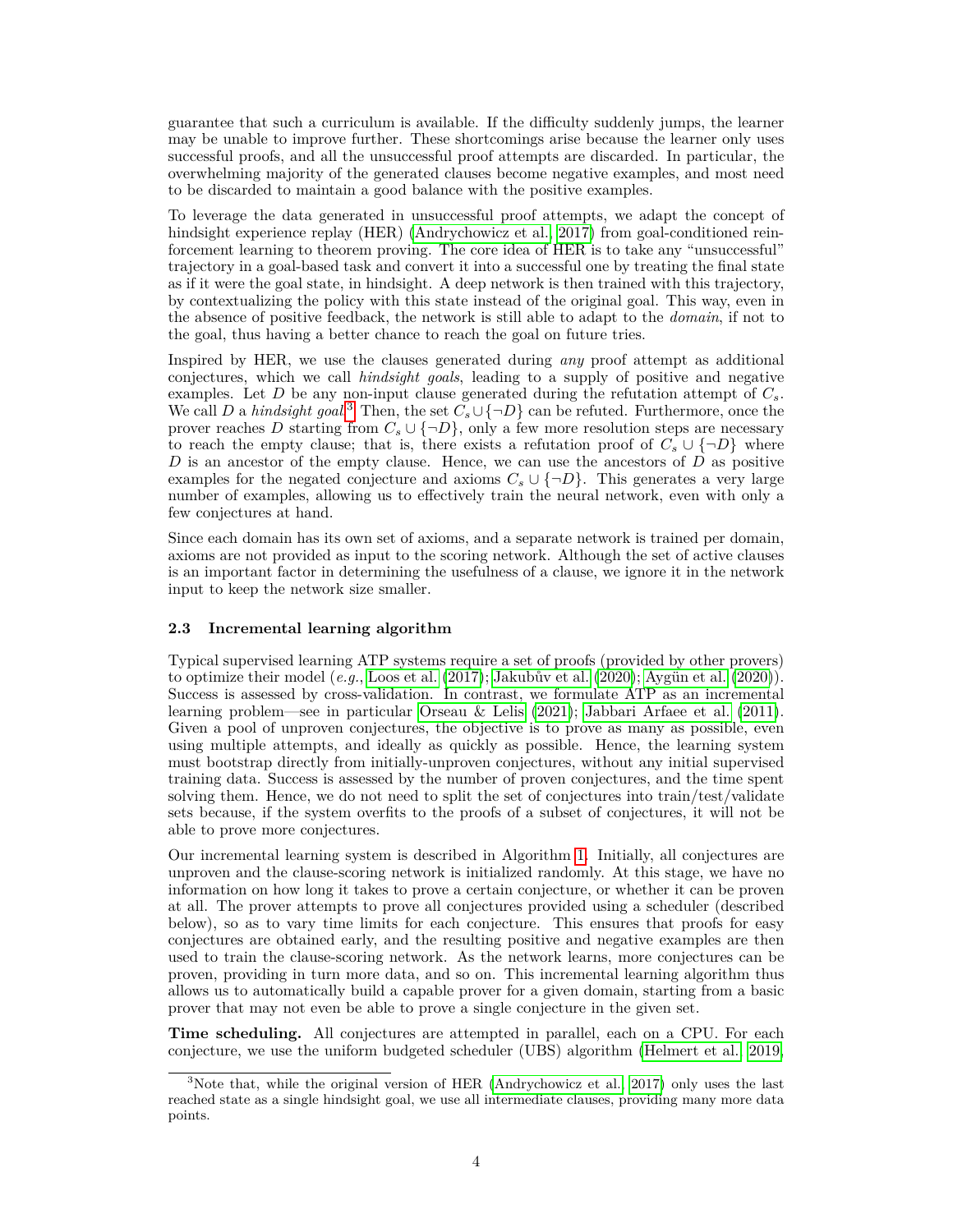<span id="page-4-0"></span>**Algorithm 1** Distributed incremental learning. launch starts a new process in parallel. For each conjecture an instance of UBS decides the sequence of time limits for solving attempts.

```
def main(conjectures):
 # Launch and connect learners, actors and manager with example buffer & task queue
 example_buffer = create_example_buffer()
 task_queue = create_task_queue()
 learners = [for i = 1..10: launch learner(example_buffer)]for i = 1..1000: launch actor(task_queue, learners, example_buffer)
  actor_manager = launch actor_manager(conjectures, task_queue)
 wait for actor_manager to finish
def learner(example_buffer):
 repeat forever:
    # Sample a batch of examples and train the network.
    batch = sample_batch_uniformly(example_buffer)
    minimize_classification_loss(batch) # we use cross-entropy
def actor(task_queue, learners, example_buffer)
 repeat forever:
    # Fetch a task and attempt to prove the conjecture.
    conjecture, time_limit = get_task(task_queue)
    learner = sample_uniformly(learners)
    call search(conjecture) for at most time_limit seconds # see Alg. 3 Appendix B
     and obtain generated_clauses
    examples = sample_examples(generated_clauses) # see Alg. 2
    put_examples(example_buffer, examples)
def actor_manager(conjectures, task_queue):
 schedulers = []
  for conjecture in conjectures:
    schedulers[conjecture] = initialize_UBS() # see Section 2.3
 repeat until all conjectures have been proven:
    # Choose a random conjecture and enqueue it.
    conjecture = sample_uniformly(conjectures)
    scheduler = schedulers[conjecture]
    time_limit = get_next_time_limit(scheduler)
    put_task(task_queue, (conjecture, time_limit))
```
section 7) to further simulate running in (pseudo-)parallel the solver with varying time budgets, and restarting each time the budget is exhausted. In the terminology of UBS, we take  $T(k,r) = 3r2^{k-1}$  in seconds, but we cap  $k \leq k_{\text{max}} = 10$ . A UBS instance simulates on a single CPU running *k*max restarting programs, by interleaving them: On a 'virtual' CPU of index  $k \in \{1, \ldots, k_{\text{max}}\},$  a program corresponds to running the prover for a budget of 3 · 2 *k*−1 seconds before restarting it for the same budget of time and so on; *r* is the number of restarts. Hence, as the network learns, each conjecture is incrementally attempted with time budgets of varying sizes (3s, 6s, 12s, *. . .* , 3072s), using no more than one hour, while carefully balancing the cumulative time spent within each budget [\(Luby et al., 1993;](#page-12-15) [Helmert](#page-11-11) [et al., 2019\)](#page-11-11). Once a proof has been found for a conjecture, the scheduler is not stopped, so as to continue searching for more (often shorter) proofs.

**Distributed implementation.** Our implementation consists of multiple actors running in parallel, a manager that distributes tasks to the actors using the time scheduling algorithm, and a task queue that handles manager-actors communication. We used ten learners training ten separate models to increase the diversity of the search without having to increase the number of actors. These learners are fed with training examples from the actors and use them to update their parameters of their clause-scoring networks. Note that during the first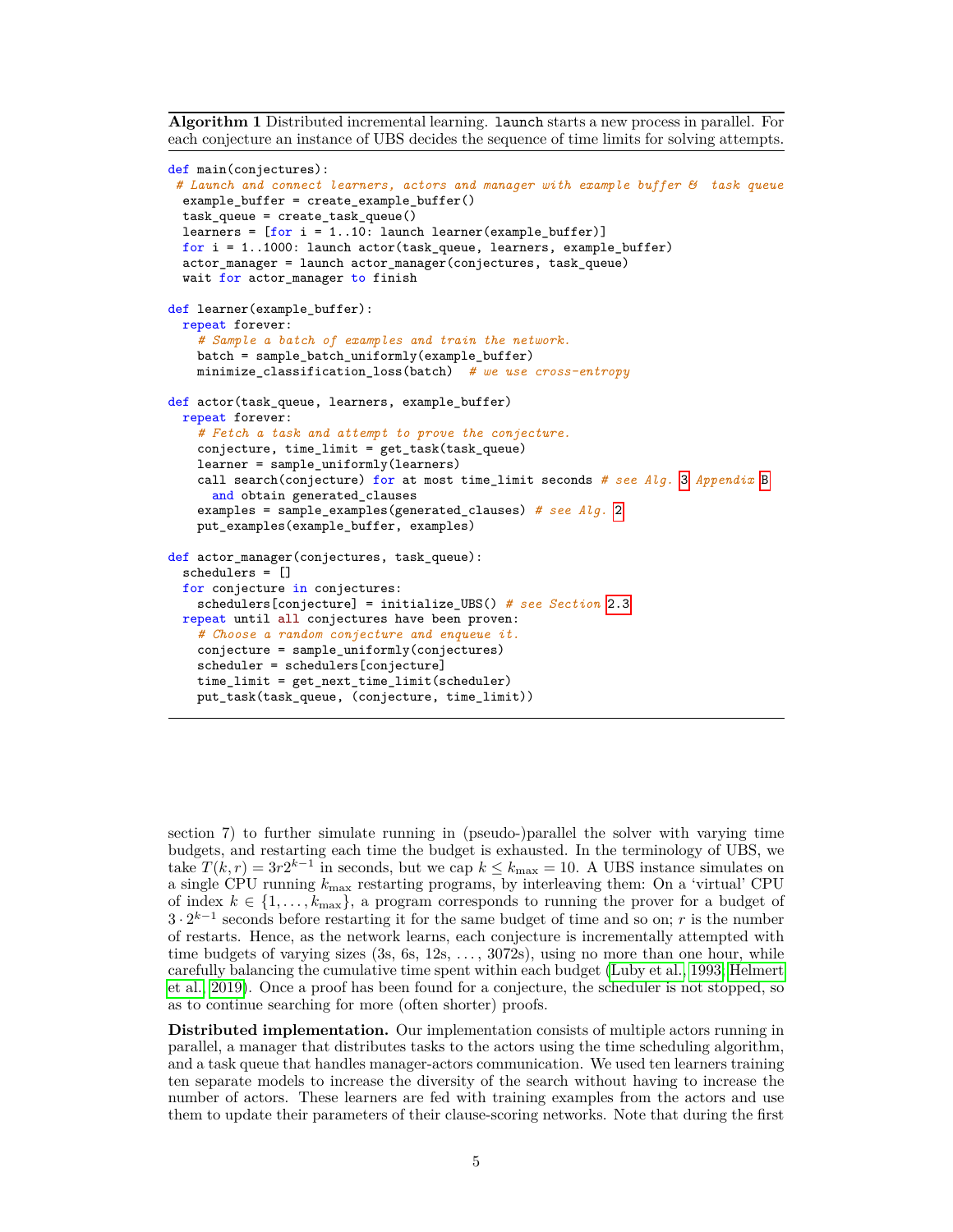<span id="page-5-0"></span>**Algorithm 2** Example sampling algorithm.

```
def sample_examples(generated_clauses):
  # Estimate the number of examples that can be consumed by the learner
 target_num_examples =
   time_elapsed_since_last_attempt × target_num_examples_per_second
  # Remove the input clauses
 hindsight_goals = generated_clauses \ input_clauses
  # Subsample the goals and the examples
 examples = []
 sizes = {tree_size(c) : c \in hindsight_goals}
 for size in sizes:
   size_goals = {c \in hindsight_goals : tree_size(c) == size}
   w_size = 1 / ln(size + e) - 1 / ln(size + e + 1) # See Appendix C
   num\_examples = ceil(target\_num\_examples \times w\_size)for _ in range(num_examples):
     goal = uniform_sample(size_goals) # pick hindsight goal of this size
     anc = ancestors(goal)
     examples += [positive_example(uniform_sample(anc), goal)]
      examples += [negative] example(uniform_sample(hindsight_goals \ anc), goal)]
 return examples
```
1 000 updates, the actors do not use the clause-scoring network as its outputs are mostly random.[4](#page-5-1)

**Subsampling hindsight goals and examples.** With HER, the number of available examples is actually far too large: if, after a proof attempt, *n* clauses have been generated (*n* may be in the thousands), not only can each clause be used as a hindsight goal, but there are about  $n^2$  pairs (positive example, hindsight goal), and far more negative examples. This suddenly puts us in a very data-rich regime, which contrasts with the data scarcity of learning only from proofs of the given conjecture. Hence, we need to *subsample* the examples to prevent overwhelming the learner (see Algorithm [2](#page-5-0) in the appendix). To this end, we first estimate the number of examples the learner can consume per second before sampling. But there is an additional difficulty: the number of possible clauses is exponentially large in the tree\_size of the clause, while small clauses are likely more relevant since the empty clause (which is the true target) has size 0. Moreover, clauses can be rather large: a tree\_size over 300 is quite common, and we observed some tree\_size over 6 000. To correct for this, we fix the proportion of positive and negative examples for each hindsight goal clause size, ensuring that small hindsight goal clauses are favoured, while allowing a diverse sample of large clauses, using a heavy-tail distribution  $w_s$  described in Appendix [C.](#page-14-2) Finally, all the positive and negative examples thus sampled are added to the training pool for the learners.

#### **2.4 Representation**

Our clause scoring network receives as input the clause to score, *x*, the hindsight goal clause, *g*, and a sequence of negated conjecture clauses *Cs*. Individual clauses are transformed to directed acyclic graphs (an example is depicted in Figure [1\)](#page-6-0) with five different node types. First, there is a clause node, whose children are literal nodes, corresponding to all literals of the clause (each one is associated with a predicate). The children of literal nodes represent the arguments of the predicate; they are either variable-term nodes if the argument is a variable, or atomic-term nodes otherwise<sup>[5](#page-5-2)</sup>. Children of atomic-term nodes follow the same description. Finally, each variable-term node is linked to a variable node, which has as many parents as there are instances of the corresponding variable in the clause.

<span id="page-5-1"></span> $4$ We picked 1000 as it appeared to be approximately the number of steps required for the learner to reach the base prover performance on a few experiments.

<span id="page-5-2"></span> $^5\mathrm{A}$  constant argument is equivalent with a function of arity 0.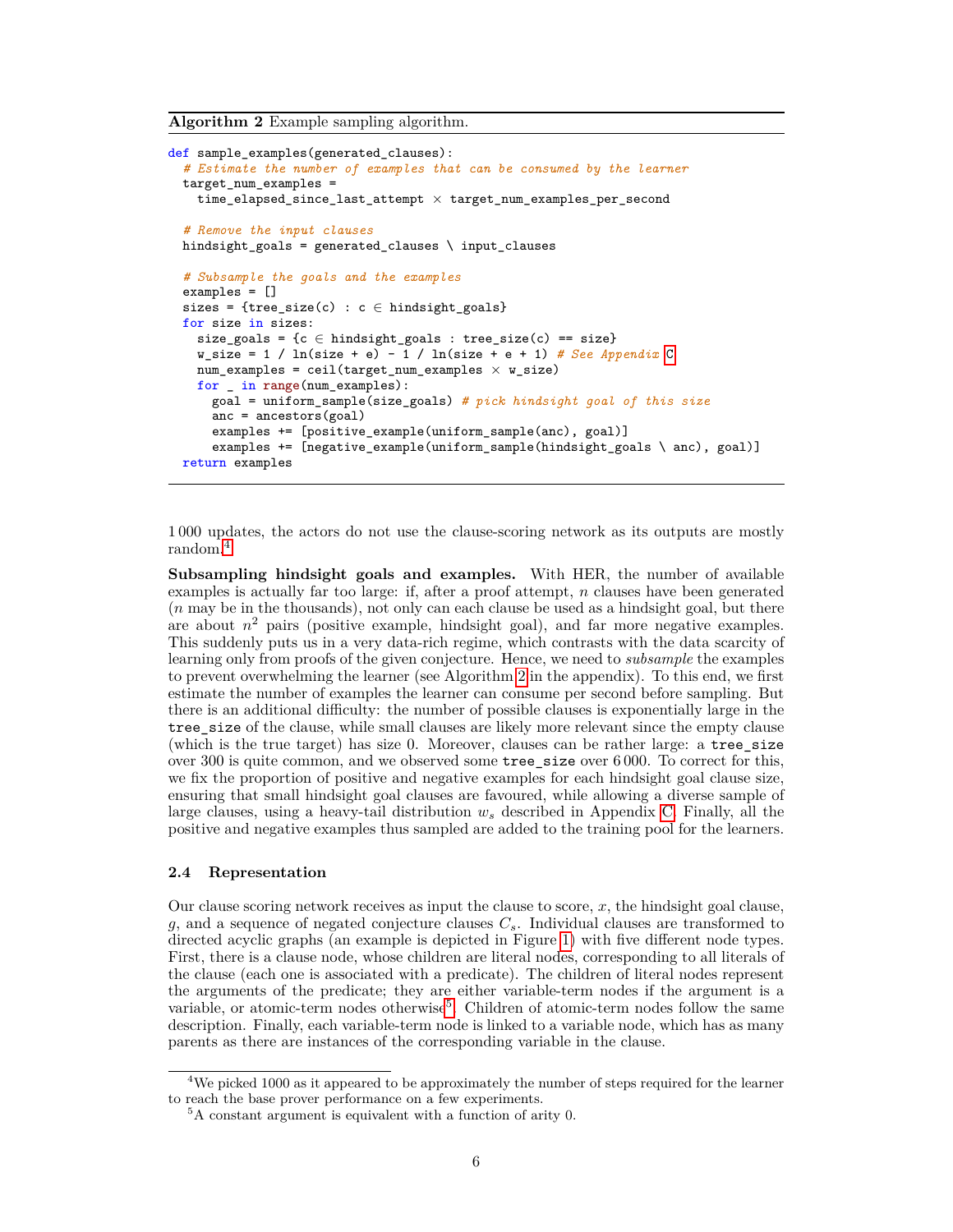<span id="page-6-0"></span>

Figure 1: Clause graph of a goal clause. Each node has five features: clause type, node type, literal polarity, symbol hash and argument slot hash. The parts of formula corresponding to each node are shown outside of the nodes.

To each node, we associate a feature vector composed of the following five components: (i) A one-hot vector of length 3, encoding if the node belongs to *x*, *g* or a member of  $C_s$ . (ii) A one-hot vector of length 5 encoding the node type: clause, literal, atomic-term, variable-term or variable. (iii) A one-hot vector of length 2 encoding if the node belongs to a positive or negative literal (null vector for clause and variable nodes). (iv) A hash vector representing the predicate name or the function/constant name respectively for predicate or atomic-term nodes (null vector for other nodes). (v) A hash vector representing the predicate/function argument slot in which the term is present (null vector for clause, literal and variable nodes). Hash vectors are randomly sampled uniformly on the 64 dimensional unit hyper-sphere, using the name of the predicate, function or constant (and the argument position for slots) as seed.

The node feature vectors are projected into a 64-dimensional node embedding space using a linear layer that trains during learning. We use a Transformer encoder architecture [\(Vaswani](#page-12-16) [et al., 2017\)](#page-12-16) for the clause-scoring network, whose input is composed of the set of node embeddings in the current clause  $x$ , goal clause  $g$  and conjecture clauses  $C_s$ , up to 128 nodes. For each node, we compute a spectral encoding vector representing its position in the clause graph [\(Dwivedi & Bresson, 2020\)](#page-11-12); this is given by the eigenvectors of the Laplacian matrix of the graph from which we keep only the 64 first dimensions, corresponding to the low frequency components. It replaces the traditional positional encoding of Transformers. Note that if there are more than 128 nodes in the set of clause graphs, we prioritize *x*, then *g* and *Cs*. Within each graph, we order the nodes from top to bottom then left to right (e.g. the first nodes to be filtered out would be variable- or atomic-term nodes of the last conjecture clause). We only keep the transformer encoder output corresponding to the root node of the target clause and project it, using a linear layer, into a single logit, representing the probability that  $x$  will be used to reach  $g$  starting from  $C_s$ .

### <span id="page-6-1"></span>**3 Experiments**

To evaluate our approach, we use the Thousands of Problems for Theorem Proving (TPTP) library [\(Sutcliffe, 2017\)](#page-12-10) version 7.5.0. We focus on FOF and CNF domains without the equality predicate (those which use the symbol =) that refer to axioms files and contain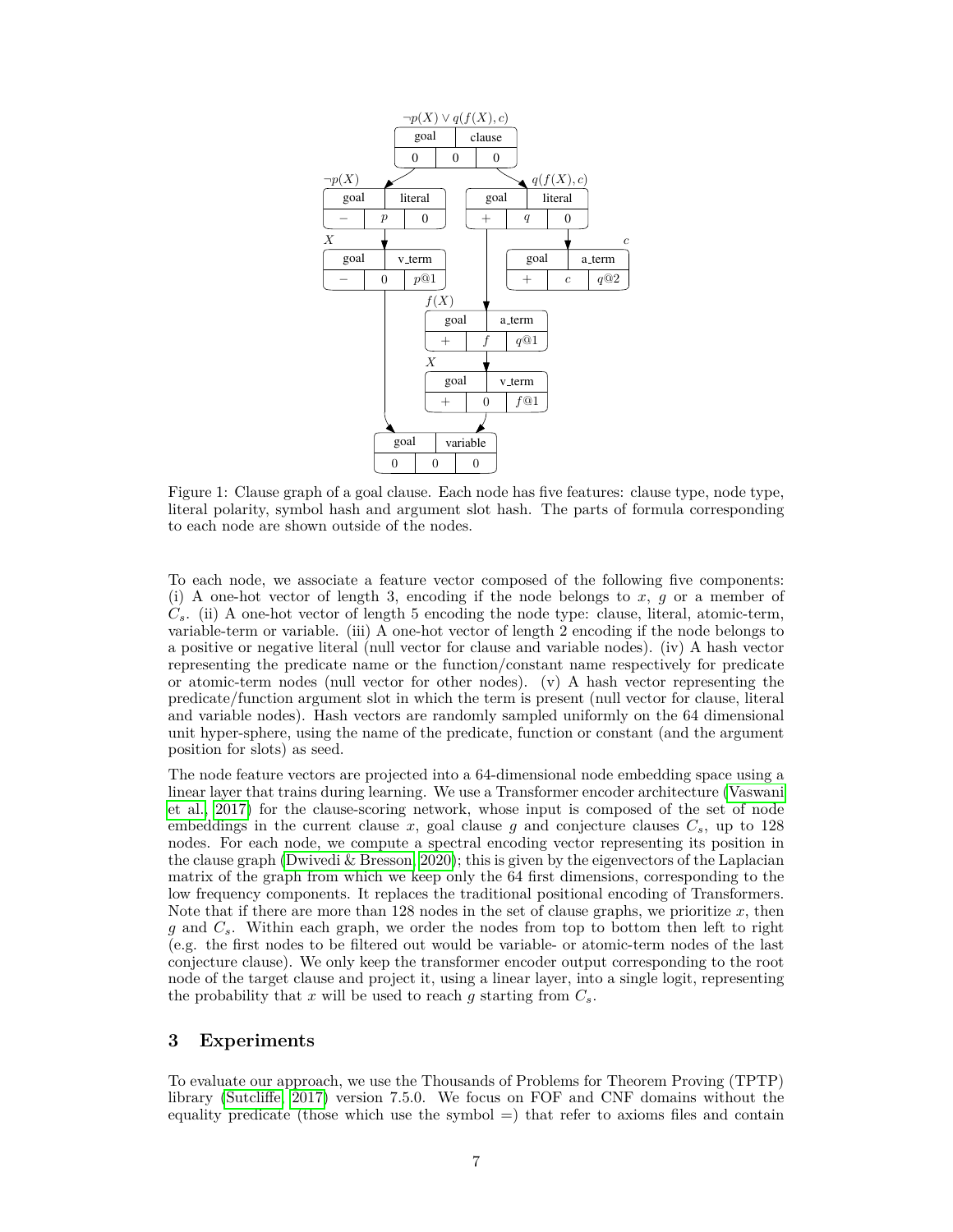<span id="page-7-0"></span>

| Domain           | Conjectures | Basic    | IL w/o HER     | IL $w/HER$ | E(1h)          | E(7d)          |
|------------------|-------------|----------|----------------|------------|----------------|----------------|
| FLD1             | 135         | 9        | 12             | 66         | 69             | 75             |
| FLD2             | 143         | 6        | 8              | 86         | 87             | 97             |
| GEO <sub>6</sub> | 164         | 86       | 164            | 164        | 164            | 164            |
| GEO7             | 38          | 36       | 38             | 38         | 38             | 38             |
| GEO <sub>9</sub> | 37          | 37       | 37             | 37         | 37             | 37             |
| GRP5             | 10          | 6        | 10             | 10         | 10             | 10             |
| KRS1             | 41          | 9        | 37             | 41         | 40             | 40             |
| LCL <sub>3</sub> | 65          | 33       | 60             | 60         | 60             | 60             |
| LCL4             | 168         | 35       | 120            | 155        | 134            | 153            |
| MED1             | 9           | $\Omega$ | 0              | 9          | 9              | 9              |
| NUM1             | 10          | 9        | 9              | 9          | 9              | 9              |
| NUM <sub>9</sub> | 36          | 4        | 9              | 19         | 25             | 25             |
| PLA1             | 26          | 3        | 26             | 26         | 26             | 26             |
| PUZ4             | 7           |          | $\overline{2}$ | 5          | $\overline{4}$ | $\overline{4}$ |
| SET <sub>1</sub> | 11          | 6        | 11             | 11         | 11             | 11             |
| SWB <sub>2</sub> | 6           | 3        | 3              | 6          | 4              | 6              |
| SWB3             | 3           | 3        | 3              | 3          | 3              | 3              |
| SYN1             | 199         | 199      | 199            | 199        | 199            | 199            |
| SYN2             | 7           | 4        | 4              | 4          | 5              | 5              |
| TOP1             | 1           | 1        | 1              | 1          | 1              | 1              |
| Total            | 1116        | 490      | 753            | 949        | 935            | 972            |

Table 1: Number of conjectures proven on the twenty domains. E results at the one hour mark (1h) are shown in addition to the E results at the full seven day mark (7d).

<span id="page-7-1"></span>

Figure 2: (a) Survival plot showing the progress of E and incremental learning with and without hindsight experience replay over the course of seven days of training. The time scale is logarithmic. (b) Scatter plot of the shortest proof lengths achieved by E vs. incremental learning with hindsight experience replay on the conjectures that can be proven by both.

less than 1 000 axioms. This results in 20 domains, named after the corresponding axioms files. Note that the GEO6 and GEO8 axiom files often appear together, and we group them into the GEO6 domain. The resulting list of domains and conjectures can be found in the supplementary material.

We ran our incremental learning algorithm with hindsight experience replay (IL w/HER) for seven days on the twenty domains. For each domain, we trained ten models using 1000 actors. We logged every successful attempt that lead to a proof during training, along with the time elapsed, the number of clauses generated, the length of the proof, and the proof itself.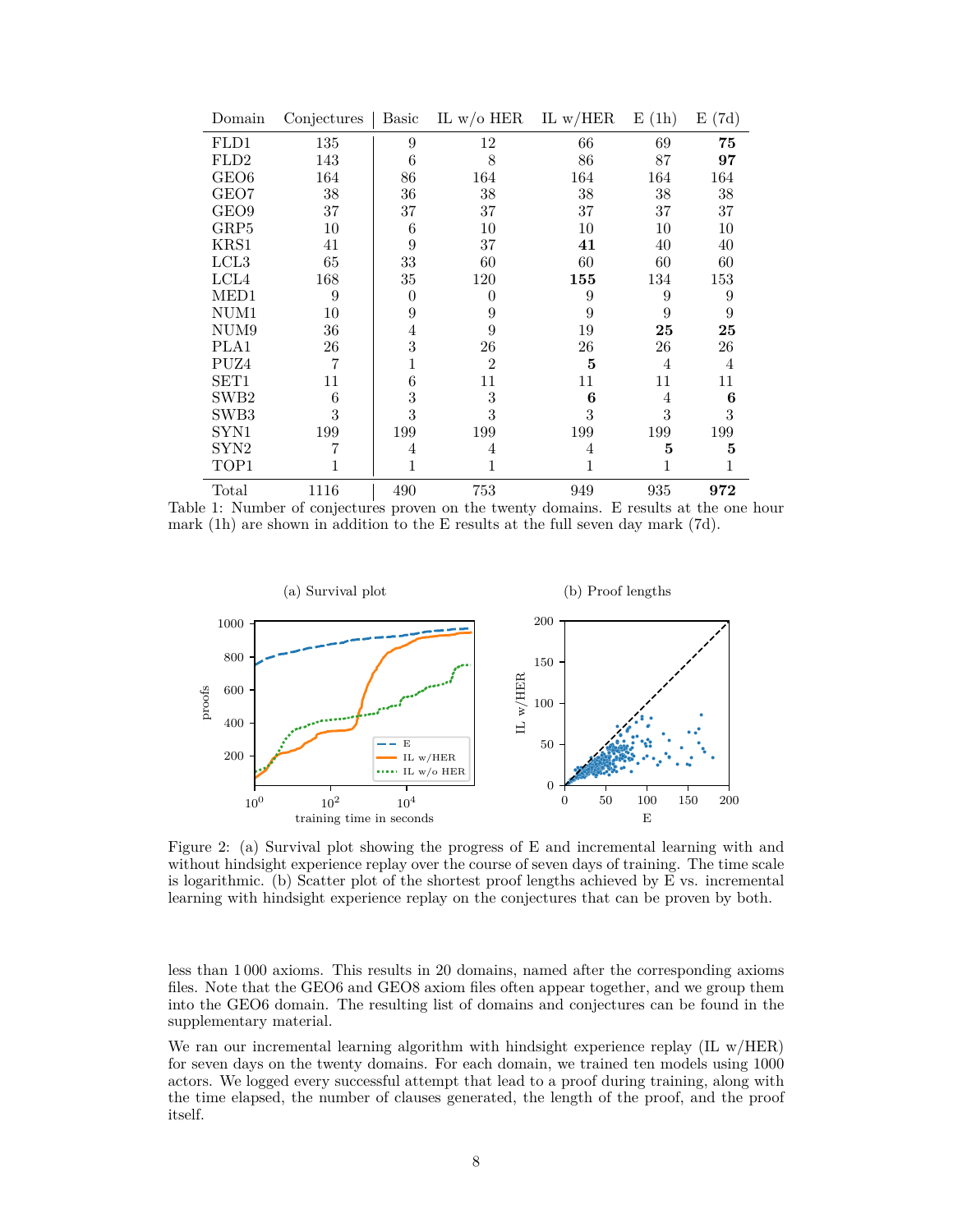In order to show the importance of HER in achieving the results above, we ran the same experiments without HER  $(IL w / o HER)$ , training the clause-scoring network using solely the data extracted from proofs found for the input problems.

To compare our results to the state-of-the-art, we also ran the E prover [\(Cruanes et al., 2019\)](#page-11-0) version 2.5 on each of the conjectures in the same domains, in "auto" and "auto-schedule" modes and with time limits of 2 days, 4 days and 7 days. We then took the union of all solved conjectures from these runs, so as to give E the best shot possible, and because E's behaviour is sensitive to the given time limit. As we never run our prover longer than one hour at a time, we measured E's performance at the one hour mark in addition to the full seven day mark.

The hyperparameters used in all experiments are given in Appendix [D.](#page-14-3)

**Conjectures proven.** Table [1](#page-7-0) shows the number of conjectures proven by our basic prover (without the learned-cost queue), IL  $w/$  HER, IL  $w/$  HER, E at one hour mark (E 1h), and E at full seven day mark (E 7d), as well as the actual number of conjectures, in each domain and in total. According to these results, IL w/HER proved 1.94 times as many problems as the basic prover, improving its performance by almost a factor of two. It proved 14 (1.5%) more conjectures than E 1h and 23 (2.42%) fewer conjectures than E 7d. It outperformed E 7d on three of the domains and matching its performance on 13 of the domains. Nine of the proofs found by IL w/HER were missed by E, which implies that the combination of these provers are better than either of them.

**Without hindsight.** IL w/o HER performed significantly worse, failing to prove 198 (20.9%) of the conjectures that can be proven by IL w/HER. As expected, most of the failures happened in the "hard" domains, where the basic prover was not performing well. Without enough proofs from which to learn, IL  $w/o$  HER stalled and showed little to no progress on these domains.

**Training vs. searching.** In Figure [2a,](#page-7-1) a comparison of the progress of E and the improvement of our systems can be seen as a survival plot over seven days of run time (wall-clock). Unlike E, which performed up to seven days of proof search per conjecture but has been under constant development for almost two decades, IL w/HER spent the same seven days to train provers based on a simple proof search algorithm from scratch, and ended up finding almost as many proofs as E.

**Quality of proofs.** We also looked at the individual proofs discovered by both systems. Incremental learning combined with the revisiting of previously proven conjectures allowed our system to discover shorter proofs continually. On average, proofs got 13% shorter after their initial discovery. We also observed that the shortest proofs found by our system were shorter than those found by E. Out of the 941 conjectures proven by both systems, our proofs were shorter for 921 conjectures (97.9%) whereas E's proofs were shorter for only 9 conjectures (0.956%) with 11 proofs being of the same length. Figure [2b](#page-7-1) shows a scatter plot of the lengths of the shortest proofs found by E vs. found by IL w/HER.

**Speed of search.** E was able to perform the proof search 25.6 times faster than our provers in terms of clauses generated per second. We believe that the only way for our system to compete with E under these conditions is to find scoring functions that are as strong as the numerous heuristics built into E for these domains.

## **4 Conclusion**

In this work, we provide a method for training domain-specific theorem provers given a set of conjectures without proofs. Our proposed method starts from a very simple given-clause algorithm and uses hindsight experience replay (HER) to improve, prove an increasing number of conjectures in incremental fashion. We train a transformer network using spectral features in order to provide a useful scoring function for the prover. Our comparison with the state-of-the-art heuristic-based prover E demonstrates that our approach achieves comparable performance to E, while our proofs are almost always shorter than those generated by E. To our knowledge, the provers trained by our system are the only ones that use machine learning to match the performance of a state-of-the-art first-order logic prover *without*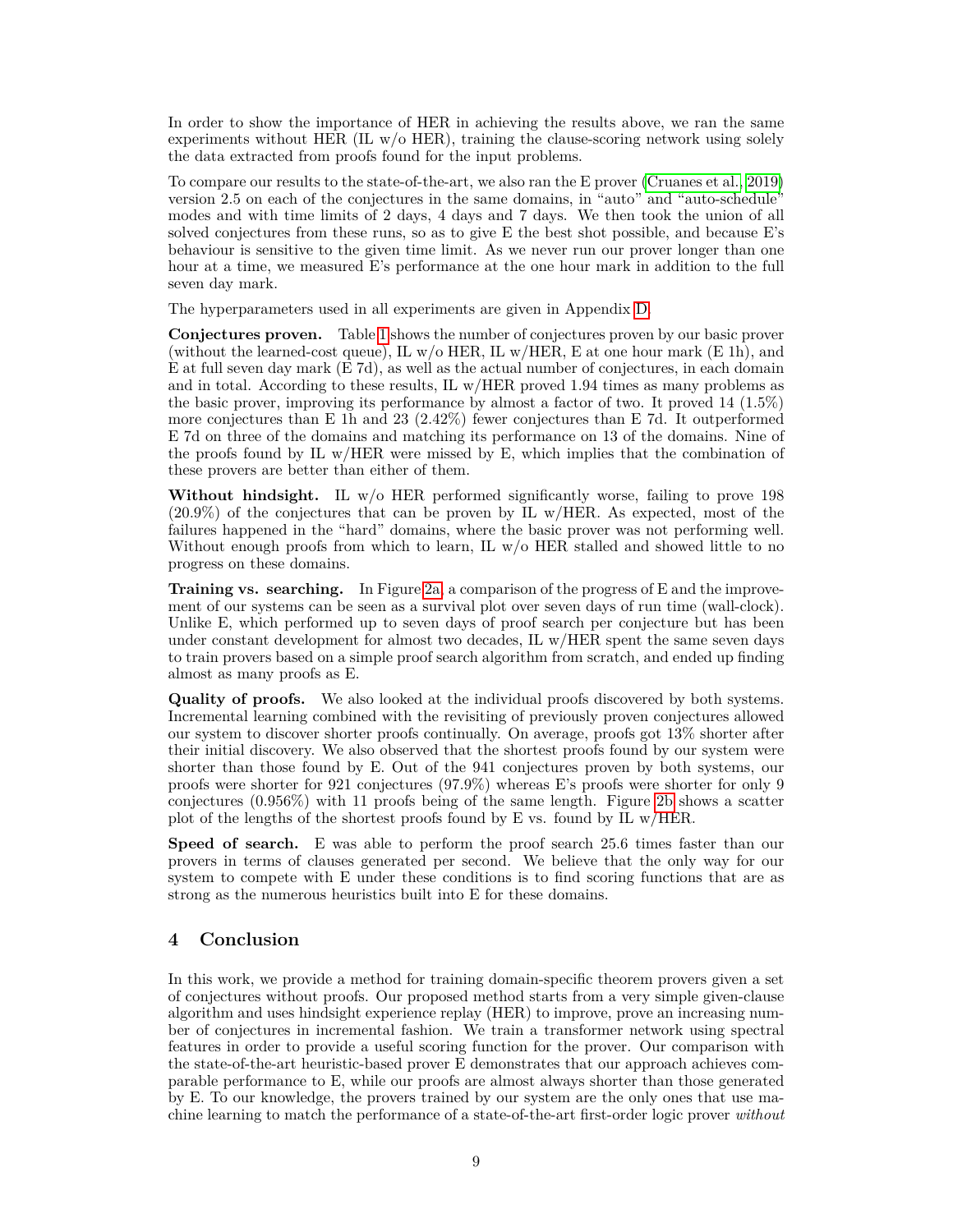*already being based on one*. The experiments also demonstrate that HER allows the learner to improve more smoothly than when learning from proven conjectures alone. We believe that HER is a very desirable component of future ATP/ML systems.

Providing more side information to the transformer network, so as to make decisions more context-aware, should lead to further significant improvements. More importantly, while classical first-order logic is a large and important formalism in which many conjectures can be expressed, various other formal logic systems have been developed which are either more expressive or more adapted to different domains (temporal logic, higher-order logic, FOL with equality, etc.). It would be very interesting to try our approach on domains from these logic systems. While the given-clause algorithm and possibly the input representation for the neural networks would need to be adapted, the rest of our methodology is sufficiently general to be used with other logic systems, and still be able to deal with domains without known proofs.

# **Acknowlegements**

We would like to thank Tara Thomas and Natalie Lambert for helping us in planning our research goals and keeping our research focused during the project. We are also grateful to Stephen Mcaleer, Koray Kavukcuoglu, Oriol Vinyals, Alex Davies and Pushmeet Kohli for the helpful discussions during the course of this work. We would also like to thank Stephen Mcaleer, Dimitrios Vytiniotis and Abbas Mehrabian for providing suggestions which helped in improving the manuscript substantially.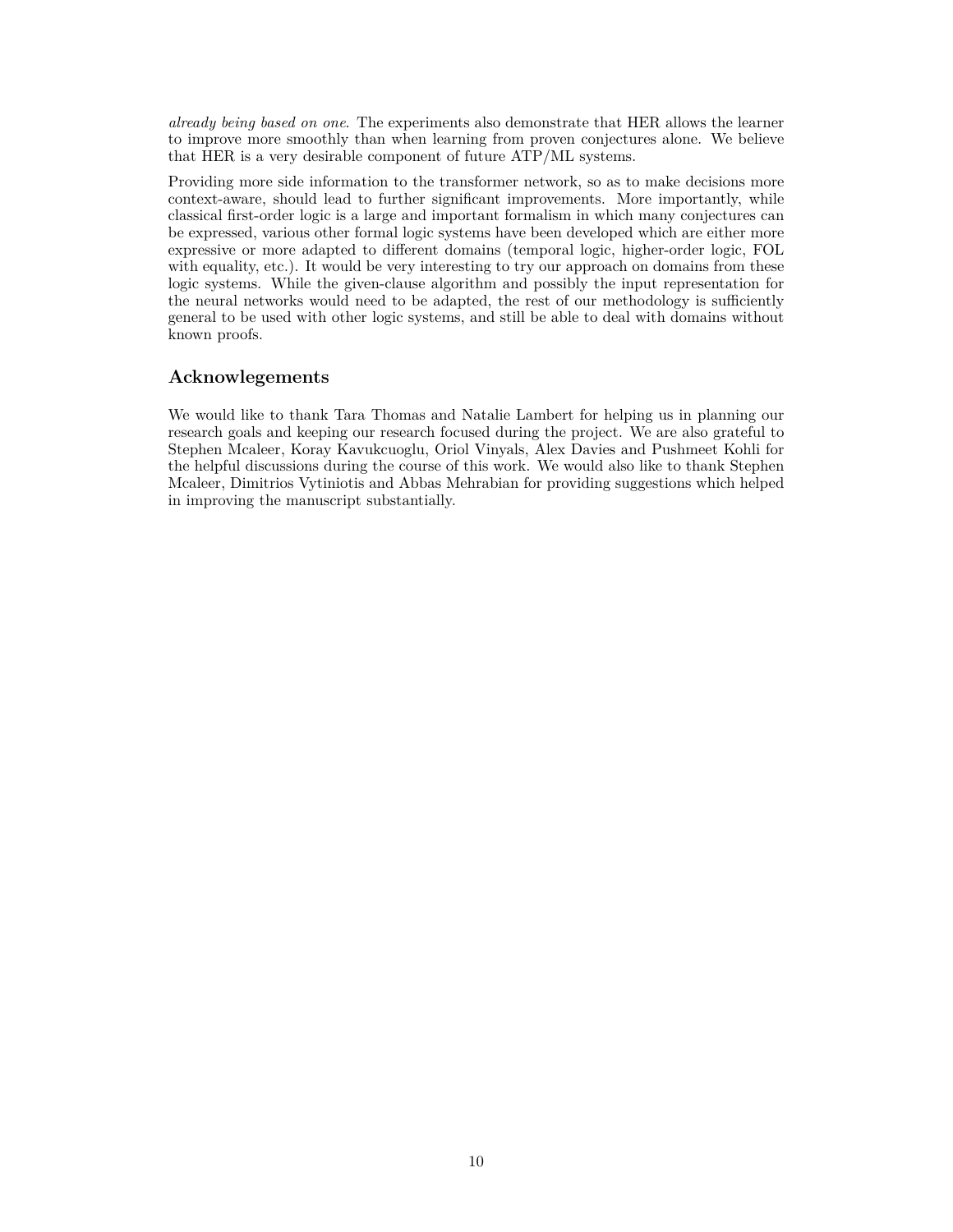# **Reproducibility Statement**

The details of how the dataset is created and divided in different domains is explained in Section [3.](#page-6-1) Additionally, we include the list of problem files and axiom files used in each domain in the attached supplementary material. The variant of DISCOUNT algorithm is provided in appendix [B.](#page-14-1) The heavy tail distribution used to sample the hindsight goals is provided in appendix [C.](#page-14-2) The details of the hyperparameters used for all the experiments are included in appendix [D.](#page-14-3) The training code was written in JAX [\(Bradbury et al., 2018\)](#page-11-13). For training, we use 1 CPU for each actor and 1 NVIDIA V100 GPU for each learner.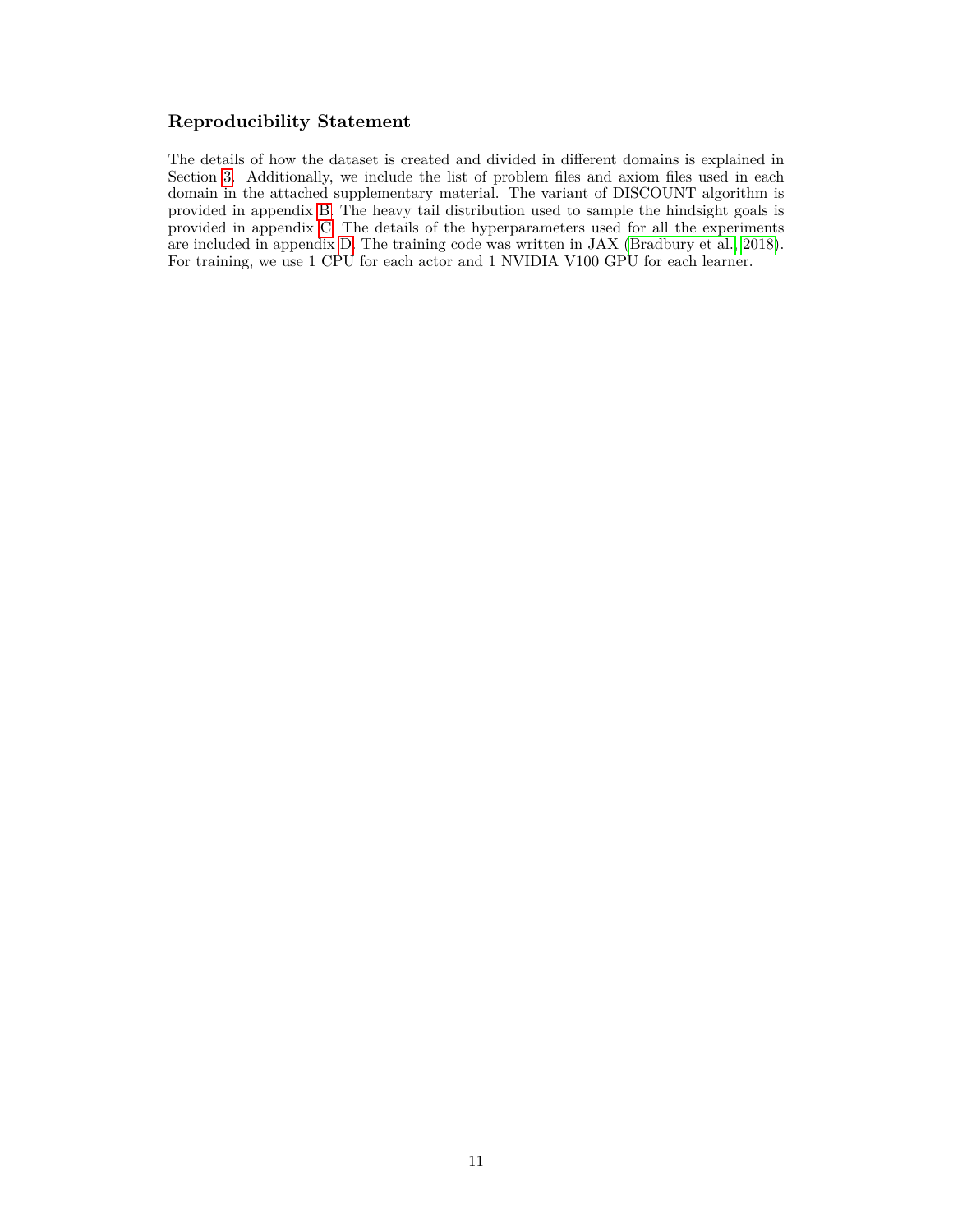## **References**

- <span id="page-11-6"></span>Marcin Andrychowicz, Filip Wolski, Alex Ray, Jonas Schneider, Rachel Fong, Peter Welinder, Bob McGrew, Josh Tobin, OpenAI Pieter Abbeel, and Wojciech Zaremba. Hindsight experience replay. In *Advances in Neural Information Processing Systems*, volume 30. Curran Associates, Inc., 2017.
- <span id="page-11-5"></span>Eser Ayg¨un, Zafarali Ahmed, Ankit Anand, Vlad Firoiu, Xavier Glorot, Laurent Orseau, Doina Precup, and Shibl Mourad. Learning to prove from synthetic theorems. *arXiv preprint arXiv:2006.11259*, 2020.
- <span id="page-11-13"></span>James Bradbury, Roy Frostig, Peter Hawkins, Matthew James Johnson, Chris Leary, Dougal Maclaurin, George Necula, Adam Paszke, Jake VanderPlas, Skye Wanderman-Milne, and Qiao Zhang. JAX: composable transformations of Python+NumPy programs, 2018. URL <http://github.com/google/jax>.
- <span id="page-11-1"></span>Karel Chvalovskỳ, Jan Jakubův, Martin Suda, and Josef Urban. Enigma-ng: efficient neural and gradient-boosted inference guidance for e. In *International Conference on Automated Deduction*, pp. 197–215. Springer, 2019.
- <span id="page-11-4"></span>Maxwell Crouse, Ibrahim Abdelaziz, Bassem Makni, Spencer Whitehead, Cristina Cornelio, Pavan Kapanipathi, Kavitha Srinivas, Veronika Thost, Michael Witbrock, and Achille Fokoue. A deep reinforcement learning approach to first-order logic theorem proving. *Proceedings of the AAAI Conference on Artificial Intelligence*, 35(7):6279–6287, 2021.
- <span id="page-11-0"></span>Simon Cruanes, Stephan Schulz, and Petar Vukmirović. Faster, Higher, Stronger: E 2.3. In *TACAS 2019*, volume 11716 of *LNAI*, pp. 495–507, April 2019.
- <span id="page-11-8"></span>Jörg Denzinger, Martin Kronenburg, and Stephan Schulz. Discount - a distributed and learning equational prover. *J. Autom. Reason.*, 18(2):189–198, 1997.
- <span id="page-11-12"></span>Vijay Prakash Dwivedi and Xavier Bresson. A generalization of transformer networks to graphs. *CoRR*, abs/2012.09699, 2020.
- <span id="page-11-15"></span>Peter Elias. Universal codeword sets and representations of the integers. *IEEE Transactions on Information Theory*, 21(2):194–203, 1975.
- <span id="page-11-14"></span>Melvin Fitting. *First-order logic and automated theorem proving*. Springer Science & Business Media, 2012.
- <span id="page-11-2"></span>Zarathustra Amadeus Goertzel. Make E smart again (short paper). In *Automated Reasoning*, pp. 408–415. Springer International Publishing, 2020.
- <span id="page-11-11"></span>Malte Helmert, Tor Lattimore, Levi H. S. Lelis, Laurent Orseau, and Nathan R. Sturtevant. Iterative budgeted exponential search. In *Proceedings of the 28th International Joint Conference on Artificial Intelligence*, pp. 1249–1257. AAAI Press, 2019.
- <span id="page-11-10"></span>S. Jabbari Arfaee, S. Zilles, and R. C. Holte. Learning heuristic functions for large state spaces. *Artificial Intelligence*, 175(16-17):2075–2098, 2011.
- <span id="page-11-7"></span>Jan Jakubův, Karel Chvalovský, Miroslav Olšák, Bartosz Piotrowski, Martin Suda, and Josef Urban. Enigma anonymous: Symbol-independent inference guiding machine (system description). In *International Joint Conference on Automated Reasoning*, pp. 448–463. Springer, 2020.
- <span id="page-11-9"></span>Jan Jakubuv and Josef Urban. Hammering Mizar by Learning Clause Guidance (Short Paper). In *10th International Conference on Interactive Theorem Proving (ITP 2019)*, volume 141, pp. 34:1–34:8. Schloss Dagstuhl–Leibniz-Zentrum fuer Informatik, 2019.
- <span id="page-11-3"></span>Cezary Kaliszyk, Josef Urban, Henryk Michalewski, and Miroslav Olšák. Reinforcement learning of theorem proving. In *Advances in Neural Information Processing Systems*, volume 31. Curran Associates, Inc., 2018.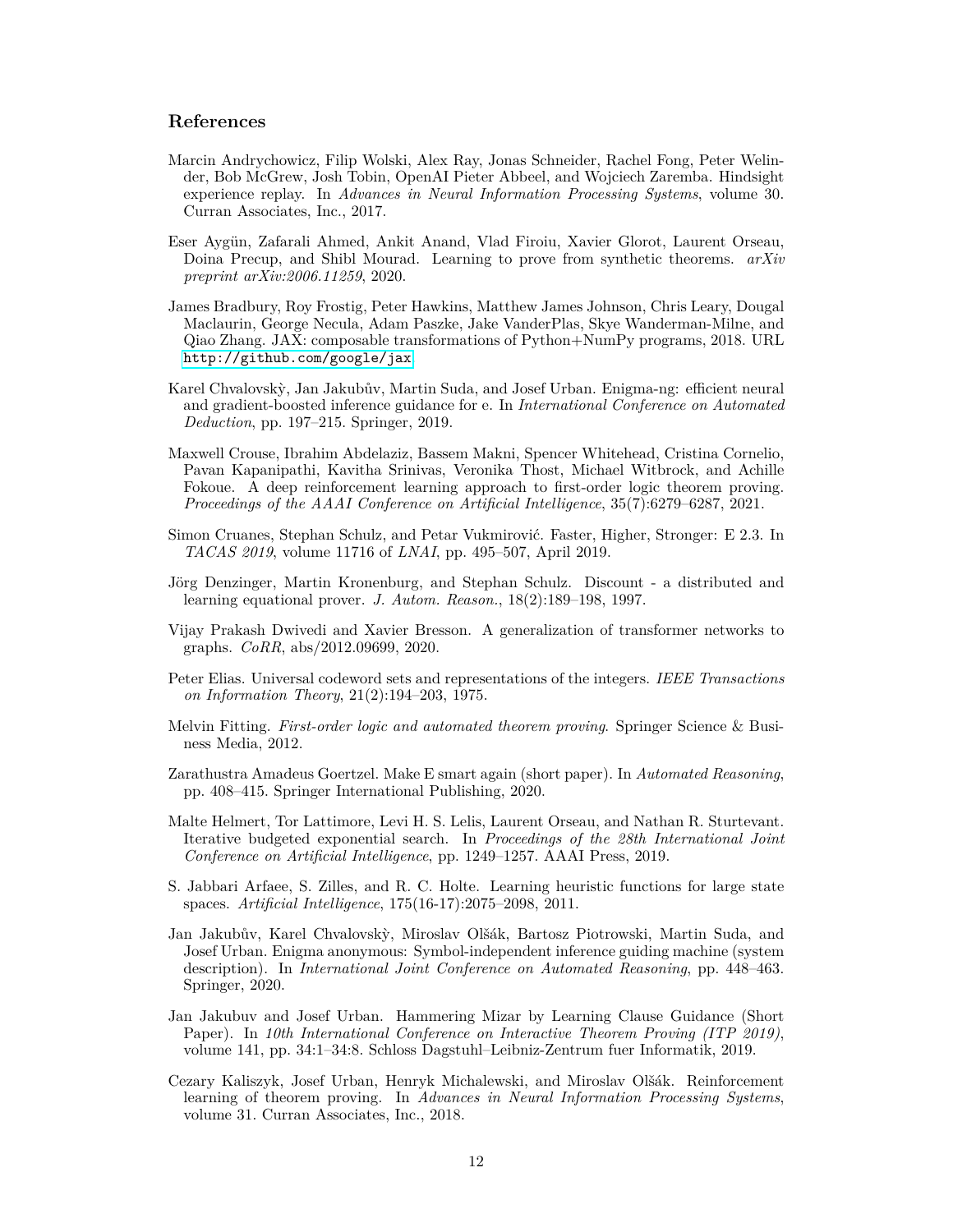- <span id="page-12-17"></span>Diederik P. Kingma and Jimmy Ba. Adam: A method for stochastic optimization. In *3rd International Conference on Learning Representations, ICLR 2015, San Diego, CA, USA, May 7-9, 2015, Conference Track Proceedings*, 2015.
- <span id="page-12-2"></span>Gerwin Klein. Operating system verification—an overview. *Sadhana*, 34(1):27–69, 2009.
- <span id="page-12-4"></span>Donald E. Knuth and Peter B. Bendix. Simple word problems in universal algebras. In *Computational Problems in Abstract Algebra*, pp. 263–297. Pergamon, 1970.
- <span id="page-12-6"></span>Laura Kovács and Andrei Voronkov. First-order theorem proving and vampire. In *International Conference on Computer Aided Verification*, pp. 1–35. Springer, 2013.
- <span id="page-12-1"></span>Xavier Leroy. Formal verification of a realistic compiler. *Communications of the ACM*, 52 (7):107–115, 2009.
- <span id="page-12-5"></span>Sarah Loos, Geoffrey Irving, Christian Szegedy, and Cezary Kaliszyk. Deep network guided proof search. In *LPAR-21. 21st International Conference on Logic for Programming, Artificial Intelligence and Reasoning*, volume 46 of *EPiC Series in Computing*, pp. 85– 105, 2017.
- <span id="page-12-15"></span>Michael Luby, Alistair Sinclair, and David Zuckerman. Optimal speedup of Las Vegas algorithms. *Inf. Process. Lett.*, 47(4):173–180, September 1993.
- <span id="page-12-13"></span>William McCune and Larry Wos. Otter - the CADE-13 competition incarnations. *Journal of Automated Reasoning*, 18(2):211–220, 1997.
- <span id="page-12-14"></span>Laurent Orseau and Levi H. S. Lelis. Policy-guided heuristic search with guarantees. *Proceedings of the AAAI Conference on Artificial Intelligence*, 35(14):12382–12390, May 2021.
- <span id="page-12-9"></span>Jens Otten and Wolfgang Bibel. leancop: lean connection-based theorem proving. *Journal of Symbolic Computation*, 36(1):139–161, 2003.
- <span id="page-12-7"></span>Stanislas Polu and Ilya Sutskever. Generative language modeling for automated theorem proving. *arXiv preprint arXiv:2009.03393*, 2020.
- <span id="page-12-3"></span>J. A. Robinson. A machine-oriented logic based on the resolution principle. *J. ACM*, 12(1): 23–41, 1965.
- <span id="page-12-11"></span>Stephan Schulz. E–a brainiac theorem prover. *AI Communications*, 15(2, 3):111–126, 2002.
- <span id="page-12-0"></span>Stephan Schulz. We know (nearly) nothing! But can we learn? In *ARCADE 2017. 1st International Workshop on Automated Reasoning: Challenges, Applications, Directions, Exemplary Achievements*, volume 51 of *EPiC Series in Computing*, pp. 29–32. EasyChair, 2017.
- <span id="page-12-10"></span>Geoff Sutcliffe. The TPTP Problem Library and Associated Infrastructure. From CNF to TH0, TPTP v6.4.0. *Journal of Automated Reasoning*, 59(4):483–502, 2017.
- <span id="page-12-16"></span>Ashish Vaswani, Noam Shazeer, Niki Parmar, Jakob Uszkoreit, Llion Jones, Aidan N Gomez, L ukasz Kaiser, and Illia Polosukhin. Attention is all you need. In *Advances in Neural Information Processing Systems*, volume 30. Curran Associates, Inc., 2017.
- <span id="page-12-12"></span><span id="page-12-8"></span>Zsolt Zombori, Josef Urban, and Chad E Brown. Prolog technology reinforcement learning prover. In *International Joint Conference on Automated Reasoning*, pp. 489–507. Springer, 2020.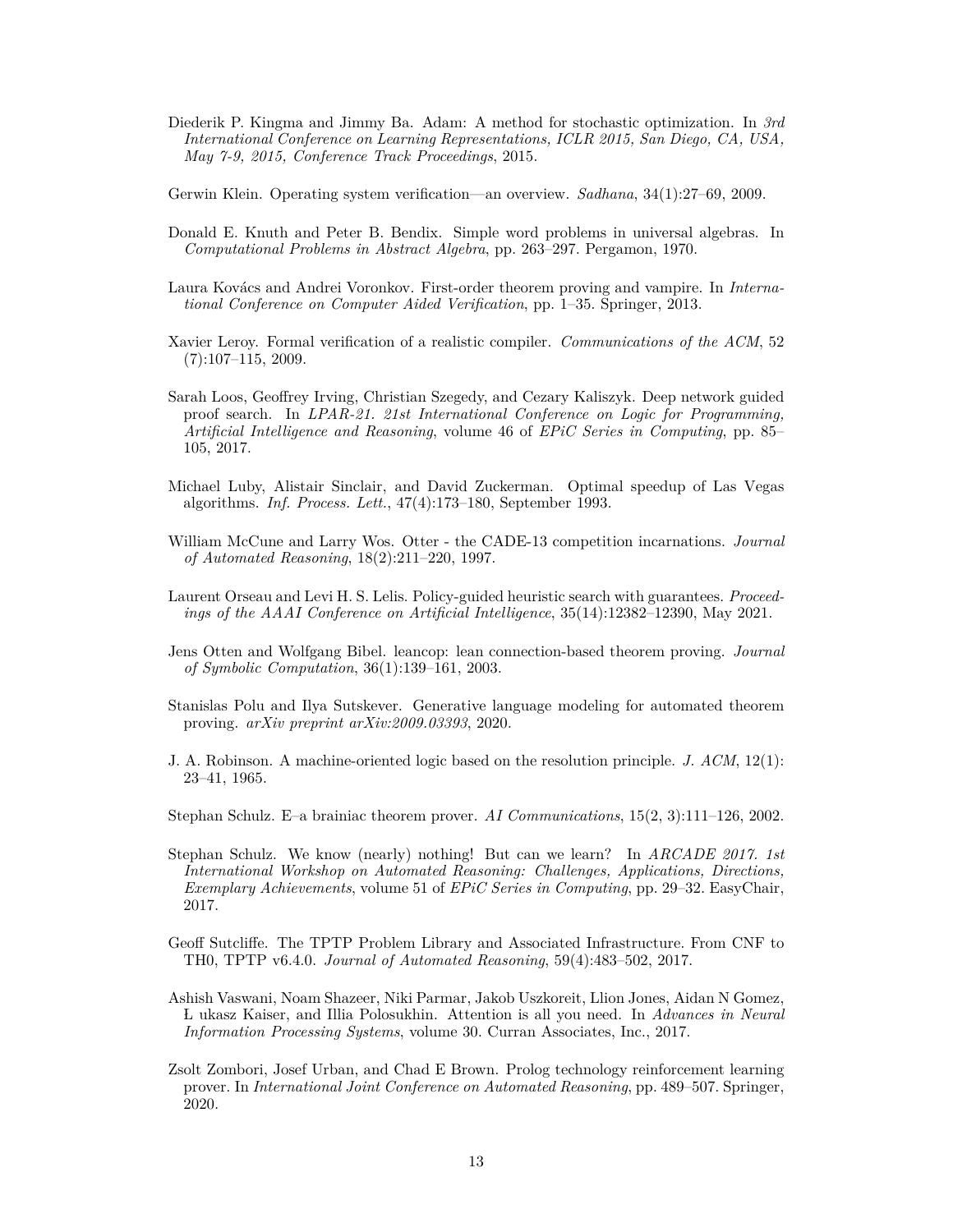### **A A quick primer on first-order logic and resolution calculus**

First-order logic (FOL) is a formal language used to express mathematical or logical statements. We give a brief introduction to first-order logic here. For more information, see [\(Fitting, 2012\)](#page-11-14). Any statement expressed in first-order logic is called first-order logic formula. For example the statement: "for all people *X, Y* and *Z*, if *X* is a parent of *Y* and *Y* is a parent of *Z*, then *X* is grandparent of *Z*" can be expressed as the FOL formula: ∀*X,* ∀*Y,* ∀*Z,* parent(*X, Y* ) ∧ parent(*Y, Z*) ⇒ grandparent(*X, Z*). Here, *X, Y, Z* are *variables*, and parent and grandparent are *predicates*. We will only consider FOL formulas expressed in Conjunctive Normal Form (CNF), as a conjunction  $(\wedge)$  of *clauses*, in which all variables are implicitly universally quantified  $(\forall)$ . Consider the following CNF formula:

$$
\underbrace{(\neg \text{parent}(X, Y) \vee \neg \text{parent}(Y, Z) \vee \text{grandparent}(X, Z))}_{C_1} \wedge \underbrace{\text{parent}(\text{alice}, \text{bob})}_{C_2} \wedge \underbrace{\text{parent}(\text{bob}, \text{charlie})}_{C_3}
$$

A *clause* is a disjunction (∨) of a number of *literals*; we will also consider clauses to be sets of literals to simplify the notation.  $C_1, C_2$  and  $C_3$  are clauses. Note that  $C_1$  is equivalent to the first FOL formula example above, expressed as a clause. A *literal* is an *atom*, possibly preceded by the negation  $\neg$ , in which case it is a negative literal (positive otherwise). For example, parent $(X, Y)$  and  $\neg$ parent $(Y, Z)$  are literals. An *atom* is a *predicate* name of arity *n* ∈ N followed by a list of *n terms*. A *term* is either a *function* name of associated *arity n* ∈ N followed by a list of *n* terms, or a *constant* (such as alice, bob), or a *variable*. We assume that two different clauses of the same formula cannot share variables. A clause *C* is a *tautology* if C contains both a literal  $\ell$  and its negation  $\neg \ell$ . Tautologies can be safely removed from a CNF formula without changing its truth value. The tree\_size of a clause is the number is the number of nodes when the clause is represented as a tree of terms. For example,  $tree\_size(parent(X, bob))$  is 3.

A *substitution* is a set  $\{V_1 \rightsquigarrow t_1, V_2 \rightsquigarrow t_2, \dots\}$  where  $V_1, V_2, \dots$  are variables and  $t_1, t_2, \dots$ are terms. The set of variables  $\{V_1, V_2, \ldots\}$  is the *domain* of the substitution. The *application*  $\sigma(C)$  of a substitution  $\sigma$  to a clause C (or also to a single literal) results in a new clause  $C' = \sigma(C)$  where all occurrences of the variables (of the domain of  $\sigma$ ) in *C* are replaced with their corresponding terms according to the substitution  $\sigma$ . For example, if *C* = parent $(X, Y)$  and  $\sigma = \{X \leadsto \text{alice}, Y \leadsto Z\}$  then  $\sigma(C)$  = parent(alice, *Z*).

Two literals  $\ell_1$  and  $\ell_2$  can be *unified* if there exists a substitution  $\sigma$  such that applying it to both literals result in the same literal, that is,  $\sigma(\ell_1) = \sigma(\ell_2)$ . In such a case, the most general unifier mgu $(\ell_1, \ell_2)$  of  $\ell_1$  and  $\ell_2$  is the smallest substitution that unifies the two literals, and it is unique (up to a renaming of the variables). For example, the most general unifier of  $C = \text{parent}(X, Y)$  and  $C' = \text{parent}(\text{alice}, Z)$  is  $\{X \leadsto \text{alice}, Y \leadsto Z\}$ , such that  $\sigma(C) = \sigma(C') = \text{parent}(\text{alice}, Z).$ 

A clause  $C_1$  *subsumes* a clause  $C_2$  if there exists a substitution  $\sigma$  such that  $\sigma(C_1) \subseteq C_2$ where the clauses are considered to be sets of literals.<sup>[6](#page-13-0)</sup> For example the clause  $p(X, a)$ subsumes the clause  $p(b, a) \vee p(c, a)$ , with  $\sigma = \{X \leadsto b\}$  (or also with  $\sigma = \{X \leadsto c\}$ ) as  $\sigma({p(X, a)} \subseteq {p(b, a), p(c, a)}.$ 

The clause  $C'$  is a *factor* of a clause  $C$  if there exist a substitution  $\sigma$  and two literals  $\ell$ and  $\ell'$  in *C* such that  $\sigma = \text{mgu}(\ell, \ell')$  and  $C' = \sigma(C \setminus {\ell})$ . The operation factoring(*C*) returns the set of all factors (unique up to renaming of the variables) of *C*, with 'fresh' (never used) variables. For example, we can factor  $C_1$  on its first two literals to obtain the clause  $\neg$ parent $(Y', Y')$   $\vee$  grandparent $(Y', Y')$  with the substitution  $\{X \leadsto Y, Z \leadsto Y\}$ . A clause is the sole *parent* of its factors.

The clause  $C''$  is a *resolvent* of two clauses  $C$  and  $C'$  if there exist a substitution  $\sigma$ , a positive literal  $\ell$  in *C* and a negative literal  $\ell'$  in *C'* such that  $\sigma = \text{mgu}(\ell, \ell')$  and  $C'' = \sigma(C \setminus {\ell} \cup {\ell'}$  $C' \setminus \{\ell'\}$ . The operation resolution(*C, C'*) produces the set of all possible resolvents of *C* and  $\hat{C}'$  [\(Robinson, 1965\)](#page-12-3), with 'fresh' variables. For example, the resolvents of  $C_1$  and  $C_2$  $\text{area } \{\neg \text{parent}(\text{bob}, Z') \lor \text{grandparent}(\text{alice}, Z'), \neg \text{parent}(X', \text{alice}) \lor \text{grandparent}(X', \text{bob})\}.$ 

<span id="page-13-0"></span> $^6\mathrm{We}$  assume that syntactic duplicate literals are removed automatically.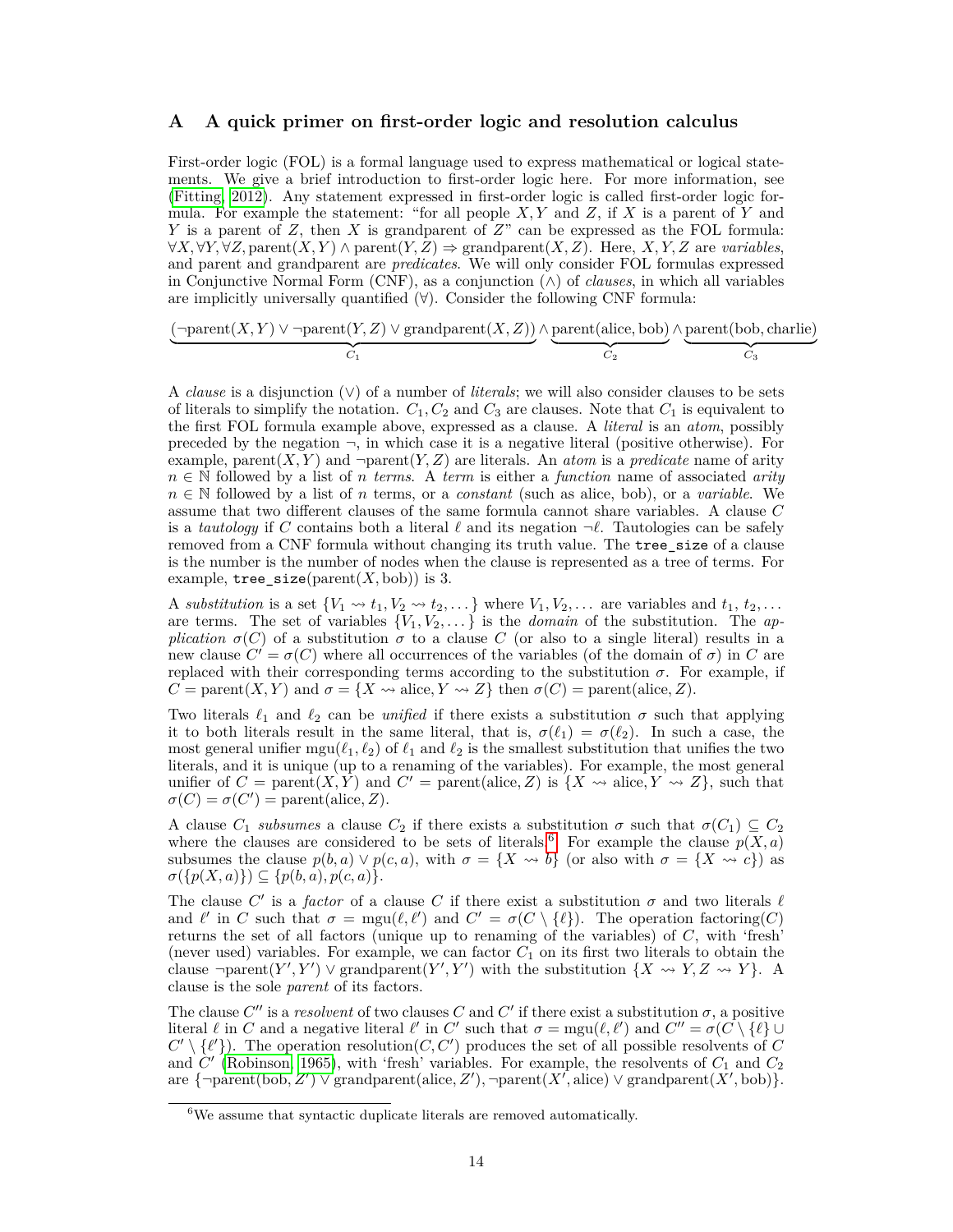The clauses  $C$  and  $C'$  are called the *parents* of  $C''$ . The *ancestors* of a clause are its parents, the parents of its parents and so on.

Together, resolution and factoring are sound and also sufficient for *refutation completeness*, that is, they can only produce clauses that are logically implied by the initial clauses, and if the empty clause is logically implied by the initial clauses, then the empty clause can be also be produced by a sequence of resolution and factoring operations starting from the initial clauses. For example, suppose that we want to prove that alice is the grandparent of someone, that is, that grandparent(alice,  $A$ ) can be satisfied for some value of  $A$ . Then we negate this conjecture to obtain the clause (implicitly universally quantified over *A*) with a single literal:  $C_4$  =  $\neg$ grandparent(alice, A) and we attempt to refute the CNF formula  $C_1 \wedge \cdots \wedge C_4$ , that is, to reach the empty clause using resolution and factoring. First we can resolve  $C_4$  with  $C_1$  to obtain  $C_5 = \text{–parent}(\text{alice}, Y') \vee \text{–parent}(Y', A')$ . Then we can resolve  $C_5$  with  $C_2$  to obtain  $C_6 = \text{-parent}(\text{bob}, A'')$  and finally we can resolve  $C_6$  with  $C_3$ to obtain the empty clause, which means that indeed alice is the grandparent of someone.

## <span id="page-14-1"></span>**B Our DISCOUNT-like algorithm**

Our simple search algorithm is given in Algorithm [3.](#page-14-0) See the main text for more details.

<span id="page-14-0"></span>**Algorithm 3** Our variant of the DISCOUNT algorithm. Note that we use three priority queues for the candidates (see main text).

```
def search(input_clauses)
   candidates = input_clauses
   active_clauses = {}
   # Saturation loop.
   while candidates is not empty:
       given_clause = extract_best_clause(candidates)
        if given_clause is empty_clause: return "refuted"
       if tautology(given_clause): continue # discard the given_clause
       for c in active_clauses:
            if c subsumes given_clause: continue # forward subsumption
            if given_clause subsumes c: active_clauses.remove(c) # backward
                subsumption
        # Generate factors and resolvents.
        candidates.append(given_clause.factors())
        for c in active_clauses:
            candidates.append(resolve(given_clause, c))
        active_clauses.insert(given_clause)
   return "saturated"
```
## <span id="page-14-2"></span>**C A heavy-tail distribution over the integers**

To ensure a preference for smaller clauses, while ensuring some diversity of the clause sizes, we use the following heavy-tail distribution for  $s \in \{0, 1, 2, \ldots\}$ :

$$
s = 1/\ln(s + e) - 1/\ln(s + e + 1)
$$

These weights constitute a telescoping series and ensure that  $\sum_{s=0}^{\infty} w_s = 1$  while, using  $\ln(1 + 1/x) \geq 1/(x + 1),$ 

$$
w_s = \frac{\ln\left(1+\frac{1}{s+e}\right)}{\ln(s+e)\ln(s+e+1)} \ge \frac{1}{(s+e+1)(\ln(s+e+1))^2}.
$$

Thus, *w* is a heavy-tailed universal distribution over the nonnegative integers in the sense that  $-\ln w_s \in O(\ln s)$ , similarly to Elias' delta coding [\(Elias, 1975\)](#page-11-15).

<span id="page-14-3"></span>Tangentially, sampling according to *w<sup>s</sup>* is simple since its cumulative distribution telescopes: Sample *u* uniformly in [0, 1], then select the integer min $\{s \geq 0 : 1 - 1/\ln(s + e + 1) \geq u\}$ , that is, select  $s = \left[\exp(1/(1 - u)) - e - 1\right]$ .